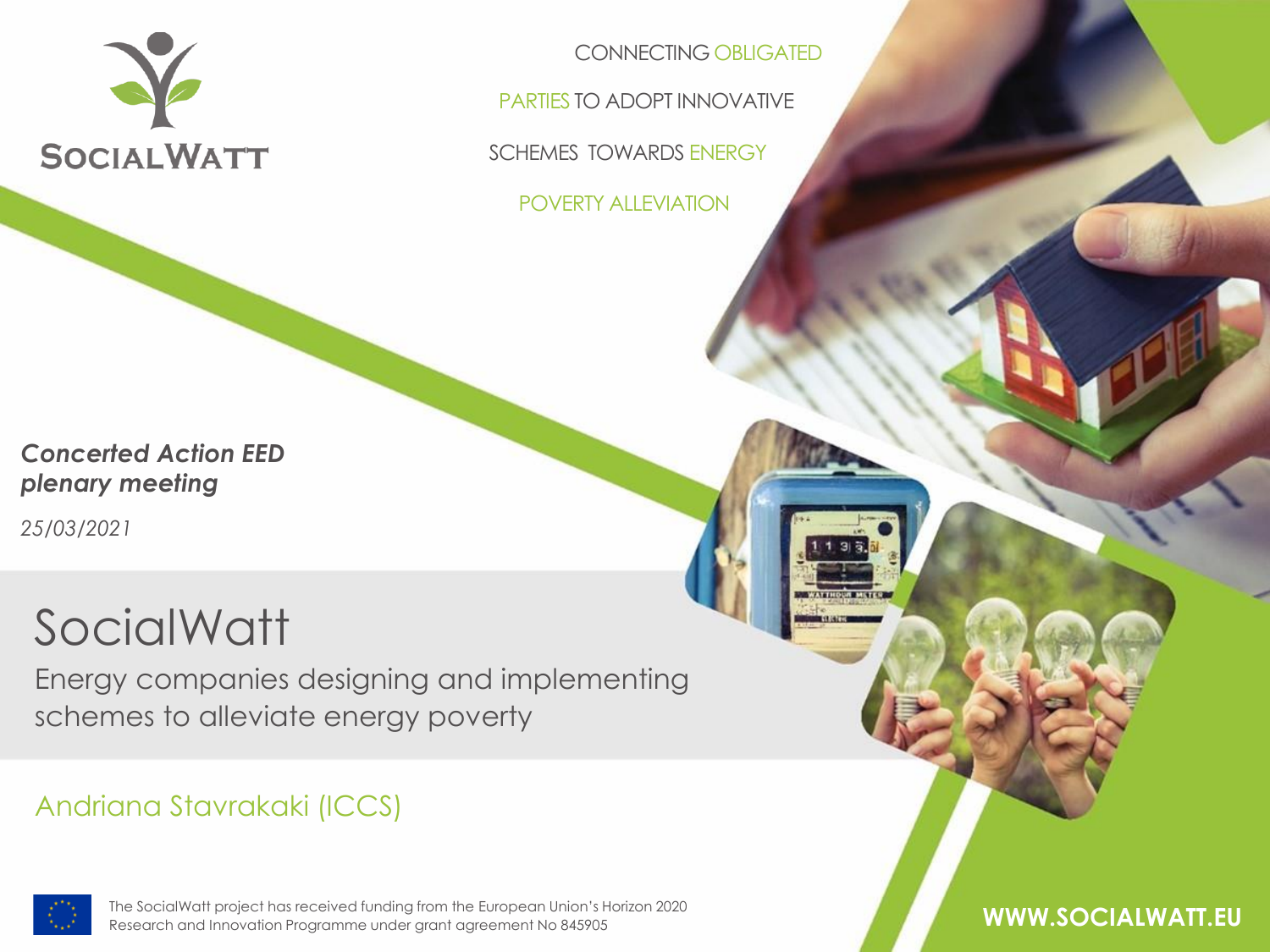### **Content**

### ► Part I

SocialWatt in a Nutshell

► Part II

SocialWatt Energy Poverty Schemes

### ► Part III

Lessons Learnt & Policy recommendations







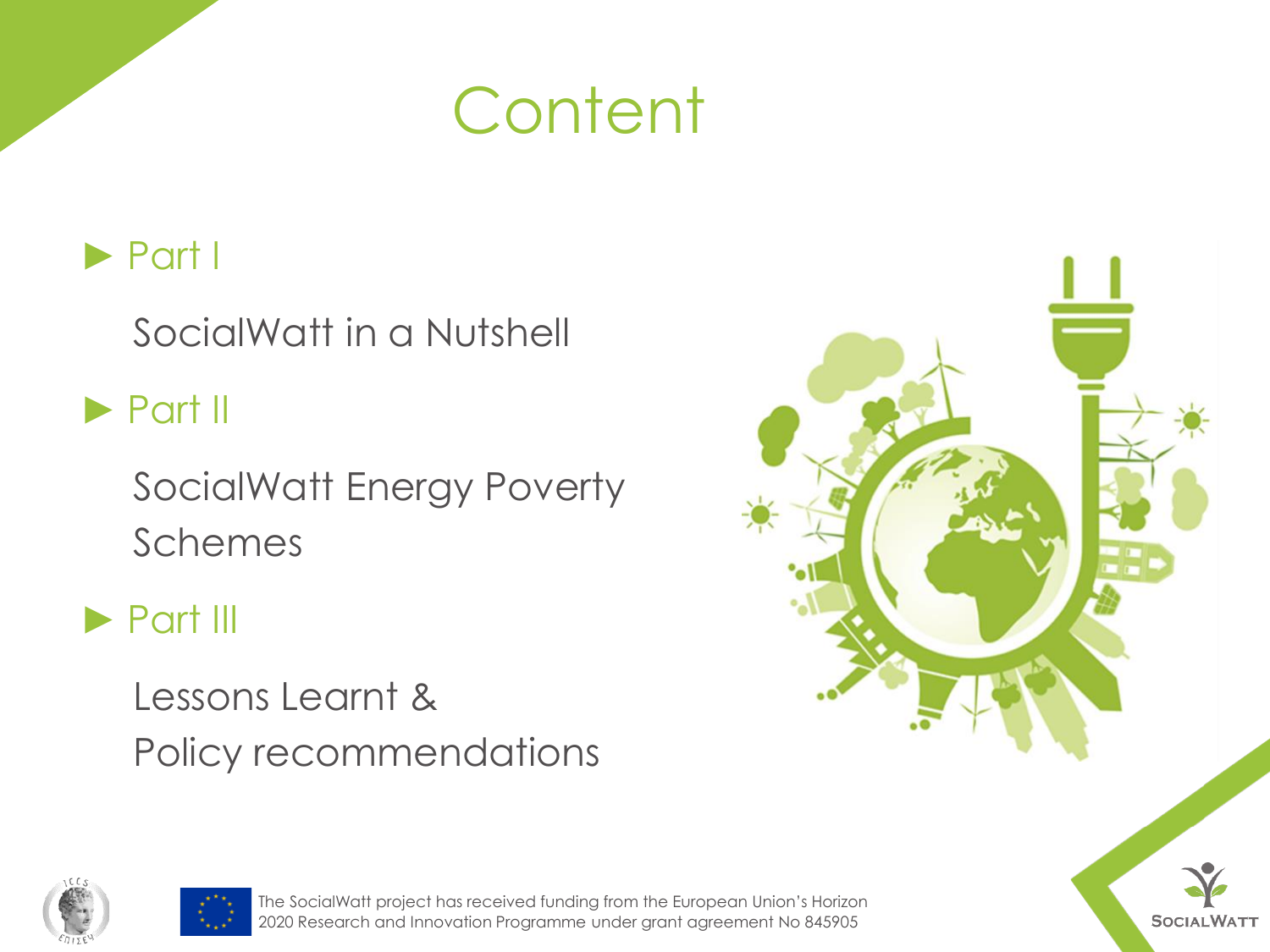| Title           | Connecting Obligated Parties to Adopt Innovative<br>Schemes towards Energy Poverty Alleviation (Social Watt) |
|-----------------|--------------------------------------------------------------------------------------------------------------|
| Funding         | European Union's Horizon 2020 Research and<br><b>Innovation Programme</b>                                    |
|                 | Started September 2019                                                                                       |
|                 | Duration 36 Months                                                                                           |
|                 | Coordinator Institute of Communication and Computer Systems (ICCS)                                           |
| Participants 14 |                                                                                                              |
|                 | Budget 1,998,297.50 €                                                                                        |
|                 | Contract No 845905 - SocialWatt - H2020-LC-SC3-EE-2018                                                       |



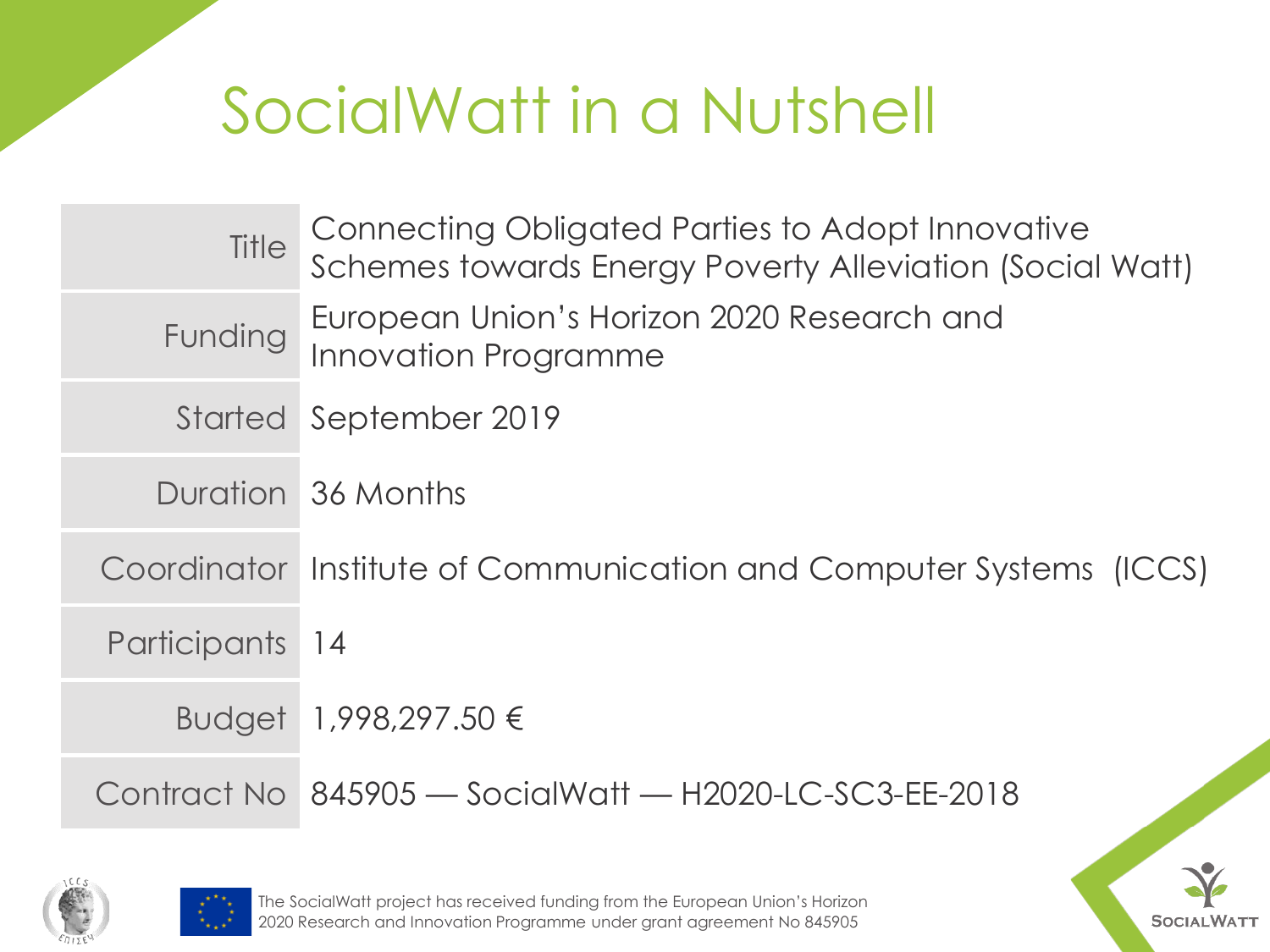



The SocialWatt project has received funding from the European Union's Horizon 2020 Research and Innovation Programme under grant agreement No 845905

**SOCIALWATT**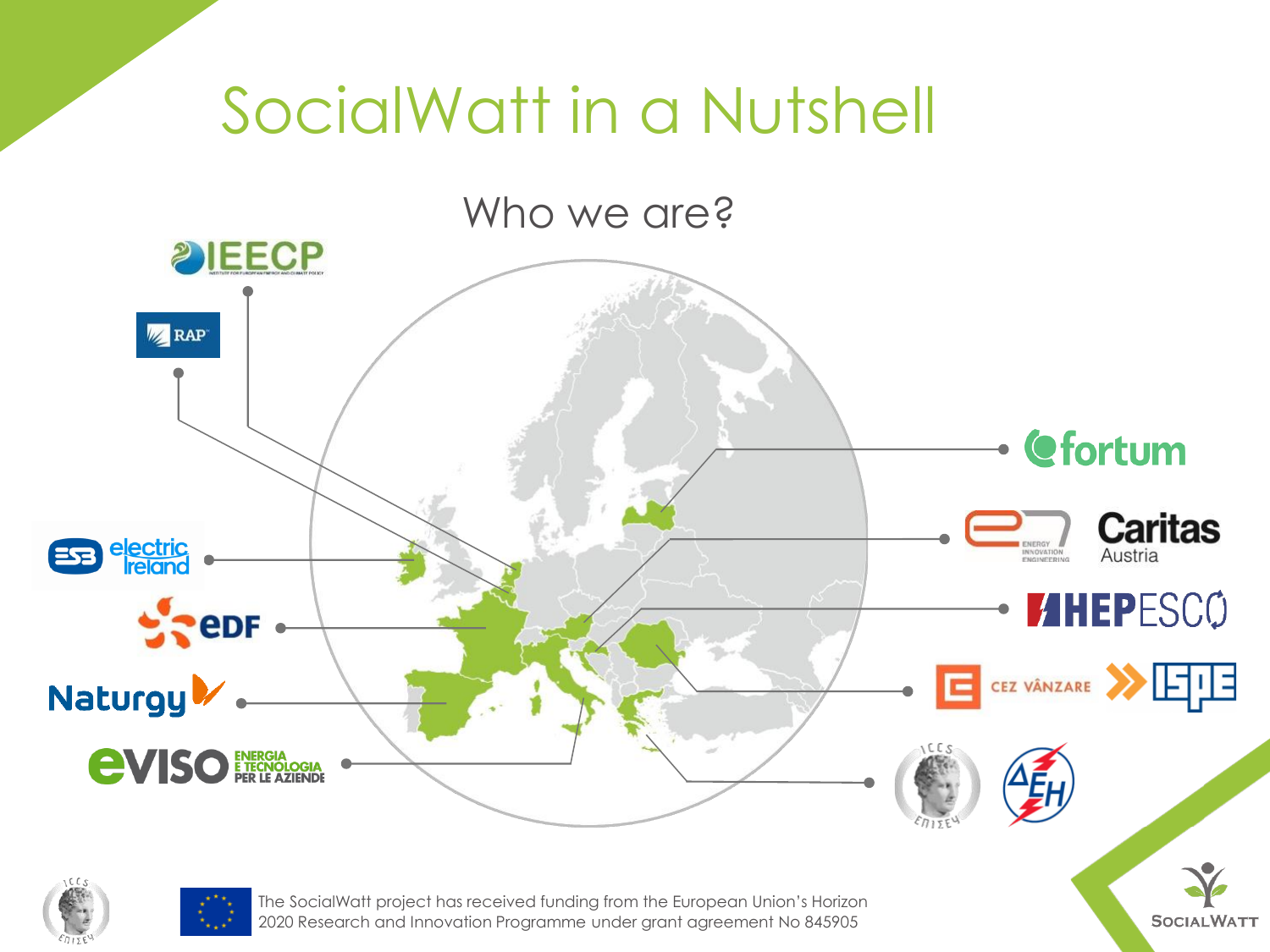SocialWatt aims to:

- ► Enable **utilities, energy suppliers and energy service companies** across Europe to develop, adopt, test and spread **innovative schemes to alleviate energy poverty**
- ► Develop **appropriate tools** for helping them identify energy poor households and work towards alleviating energy poverty
- ► **Build their capacity** and **promote collaboration** with social services and other stakeholders







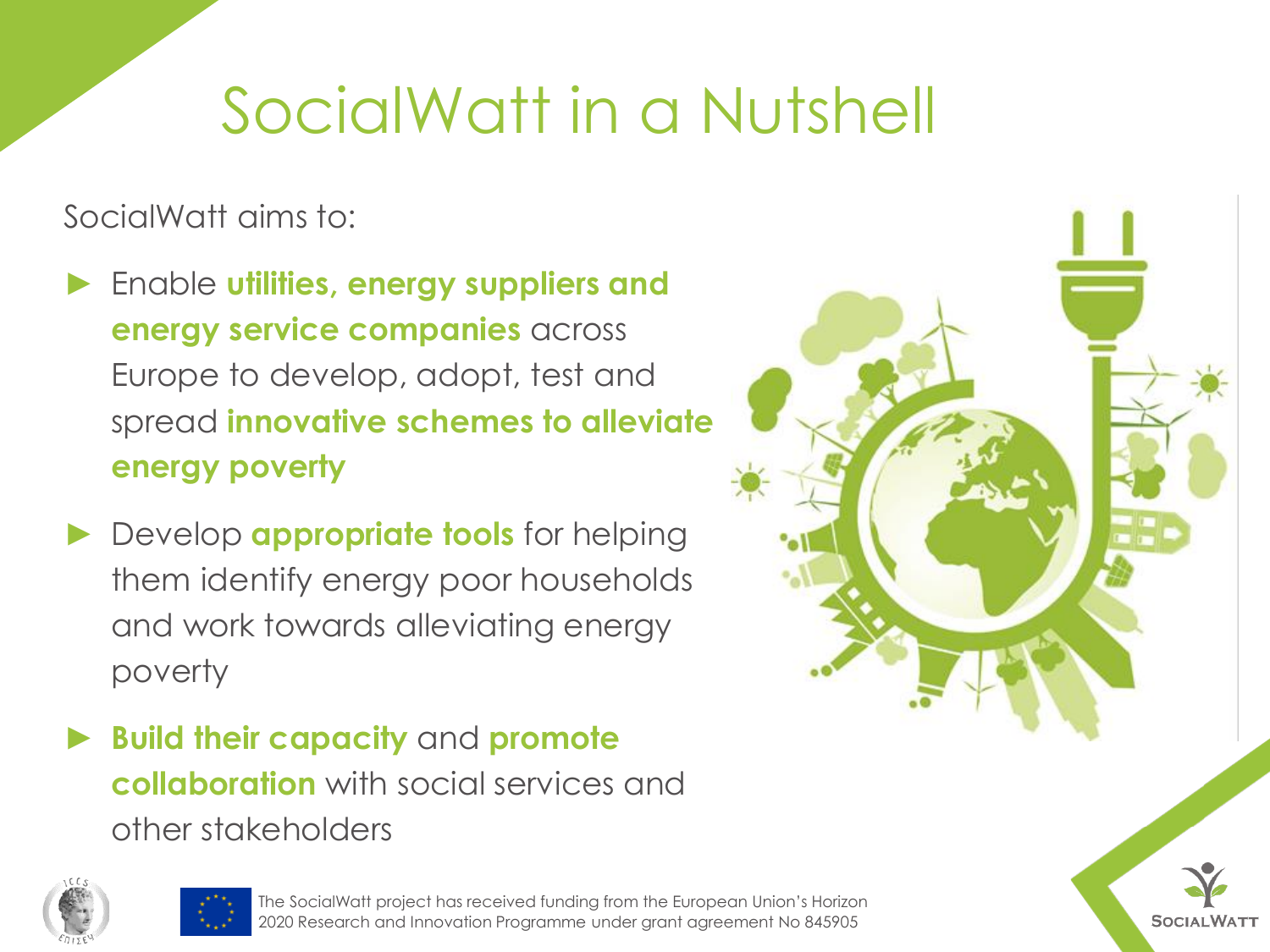

**SOCIALWATT** 

2020 Research and Innovation Programme under grant agreement No 845905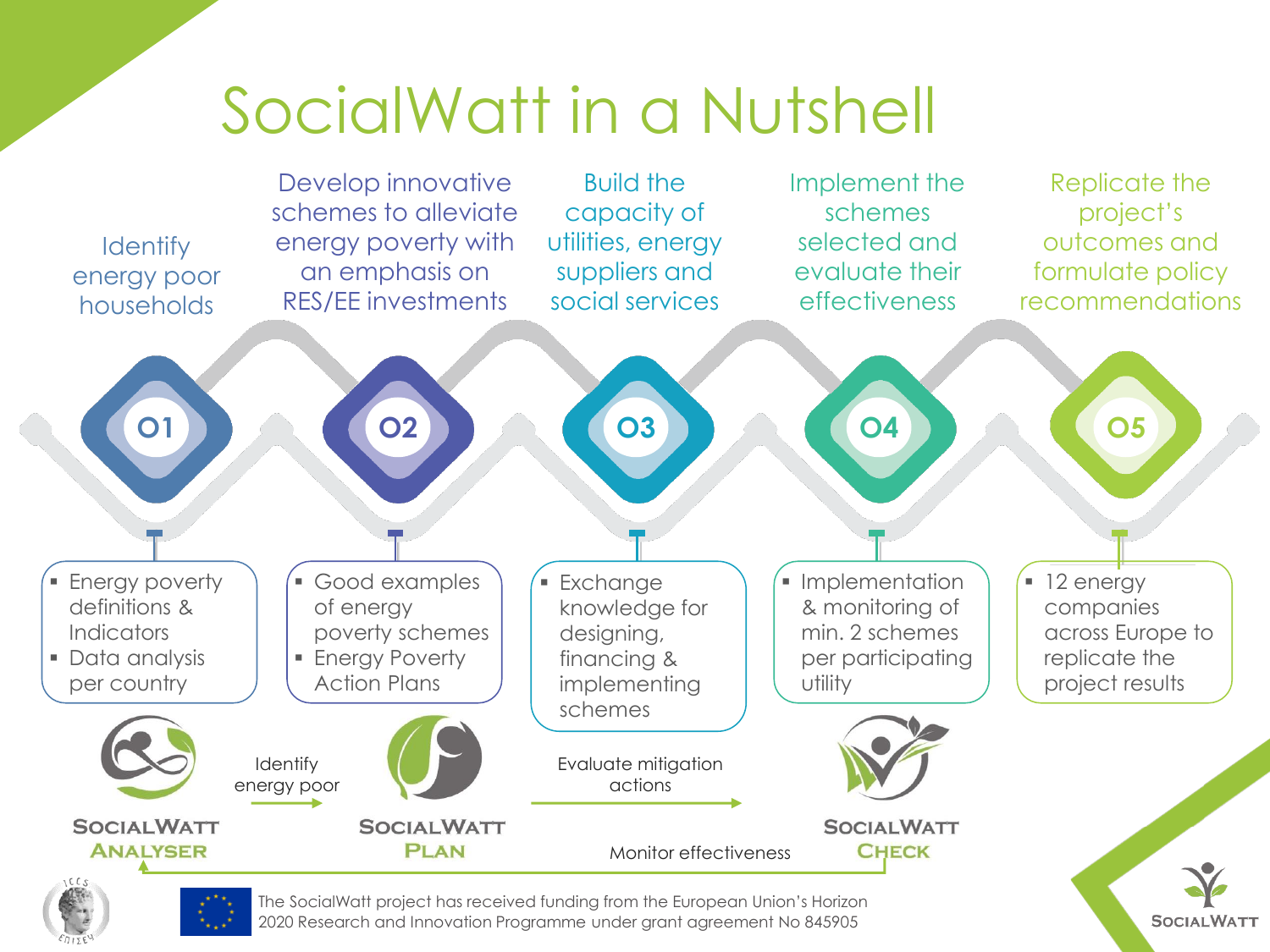

2020 Research and Innovation Programme under grant agreement No 845905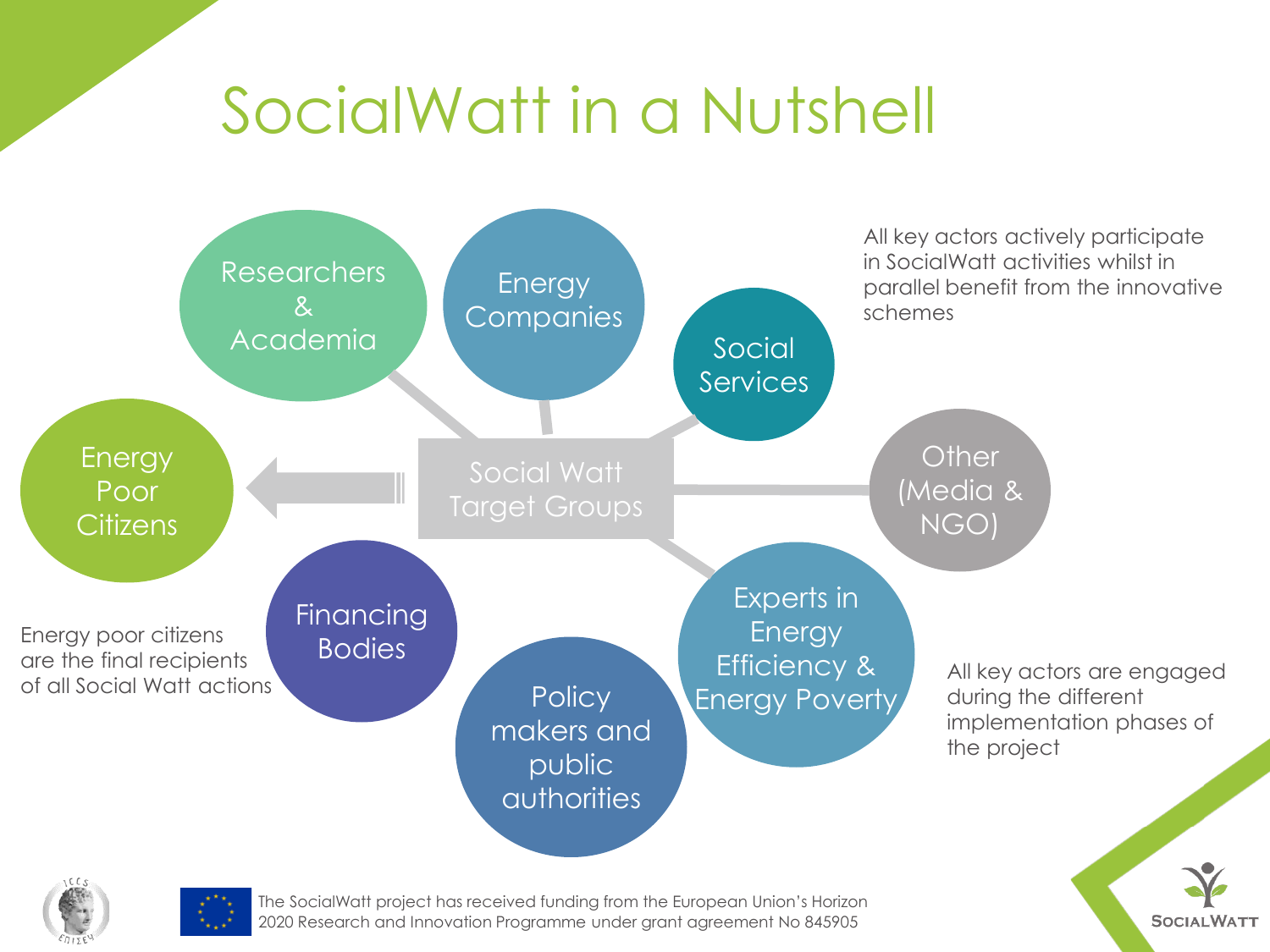#### **Grant competition to identify locally inspired projects**

- Grant competition campaign for financing projects that aim to reduce energy poverty
- Delivered by CEZ Vanzare in Romania
- Partnership with local charity to design the competition

#### **Energy efficient buildings for refugees**

- Retrofitting dwellings that the municipality is providing to refugees
- Main focus is on heating and air conditioning equipment and lighting
- Delivered by the Public Power Corporation S.A. (PPC) in Greece
- Partnership with the Municipality of Athens





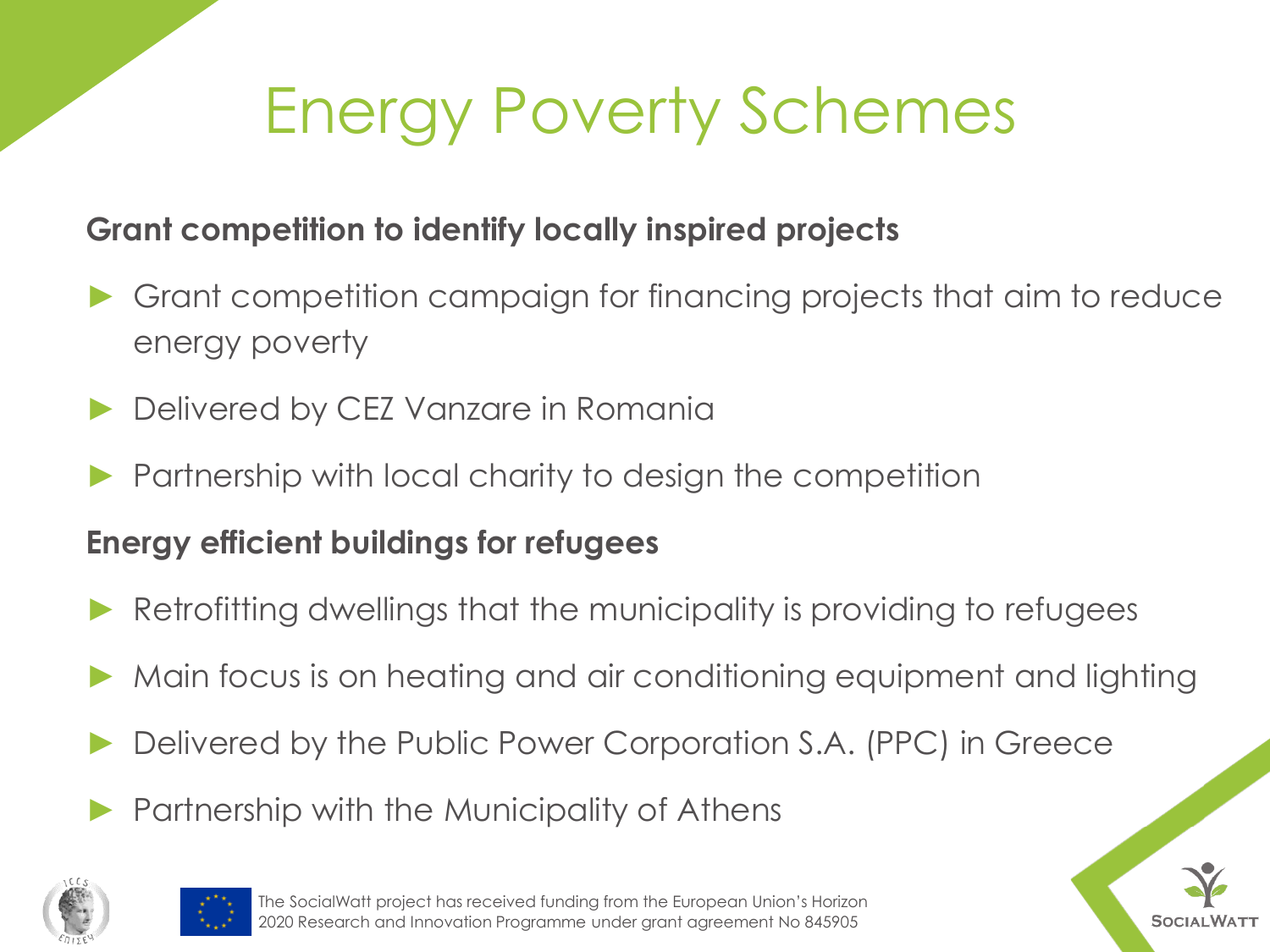#### **Interlinking schemes to proliferate impact**

- ► Four schemes that raise public awareness, train social services, provide energy advice to energy poor households and ultimately support the replacement of inefficient household appliances
- Delivered by eVISO in Italy
- Partnership with two social services organisations and collaboration with an appliance retailer

### **Smart control systems in social housing**

- ► Installation of a software to automatically optimize energy use based on data from smart sensors within the building and weather forecasts
- Delivered by Fortum in Latvia
- ▶ Partnership with the Municipality of Jelgava and collaboration with a retailer





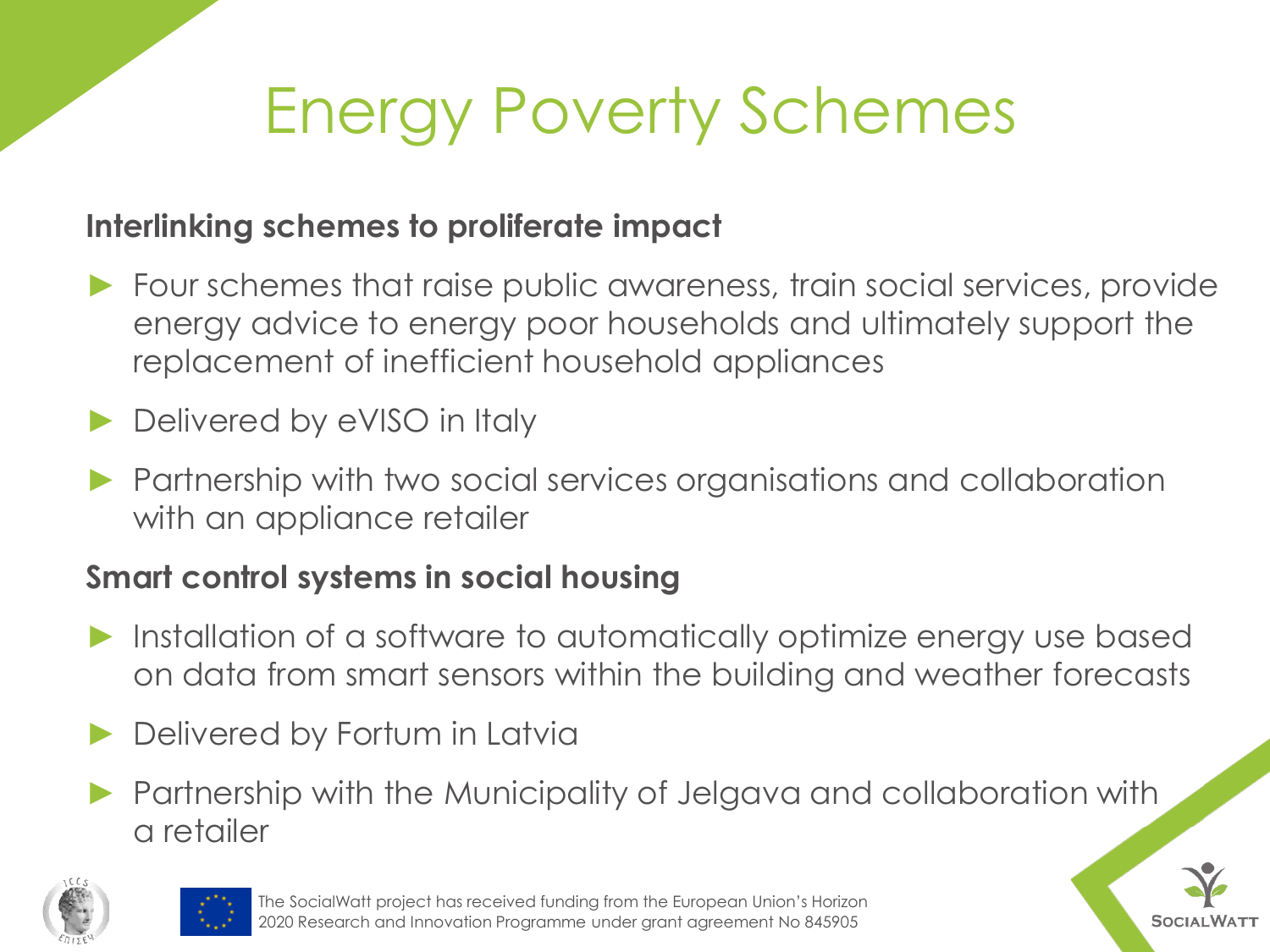#### **Challenges faced when designing innovative schemes:**

- ► Uncertainties when there is **no national definition of energy poverty** or where there are ongoing processes to define energy poverty
- ► **Identifying, reaching and engaging energy poor households** so that these benefit from the schemes (e.g. there is no one perfect indicator of energy poverty that is suitable for all countries and contexts).
- ► **Securing financing to support** energy poor households (both from internal resources and third party financing)
- ► Alleviating energy poverty in the long run requires **a high investment per household**
- ► **Complexity** of designing and setting up ambitious schemes (& signing off schemes to be delivered by the utility is a lengthy process)
- ► COVID-19 and other unforeseen events (e.g. earthquakes) affecting companies financial priorities and business practices





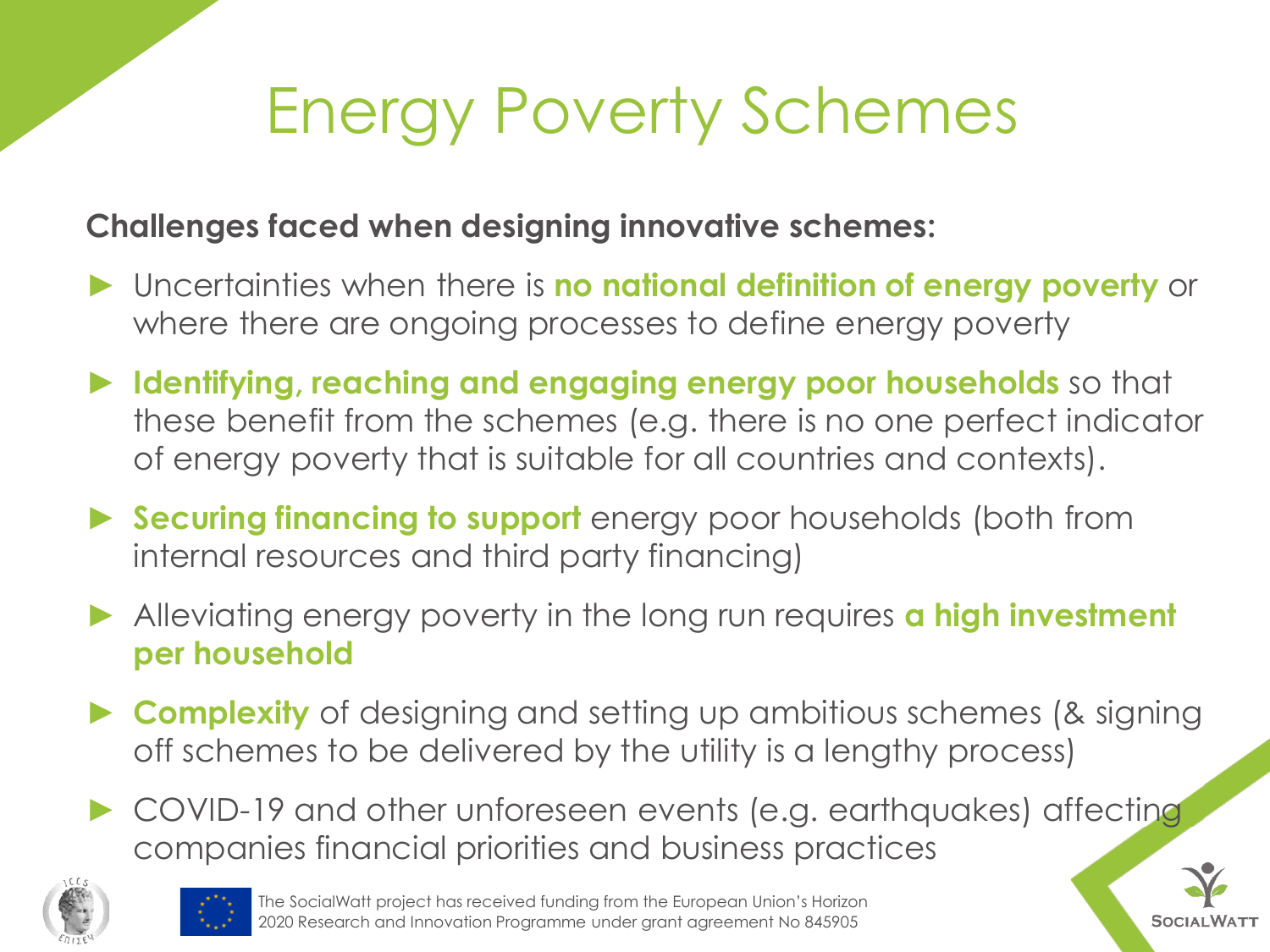**Specific challenges for obligated parties under Article 7 of the EED**:

- ► The straightforward method for calculating energy savings **reduces the cost effectiveness of technical measures** (as it limits the lifetime of savings).
- ► **Schemes for energy poor households are not cost effective**, when compared to other options utilities have to meet obligations
- ► **Administrative uplifts in savings in EEOs are not enough** to trigger investments in energy poor households
- Delays in the design of the regulatory framework for the obligation schemes for the period 2021-2030

**Specific challenges for other utilities and energy companies**

**Developing a convincing business case** to invest in energy poor households

**SOCIAL** 



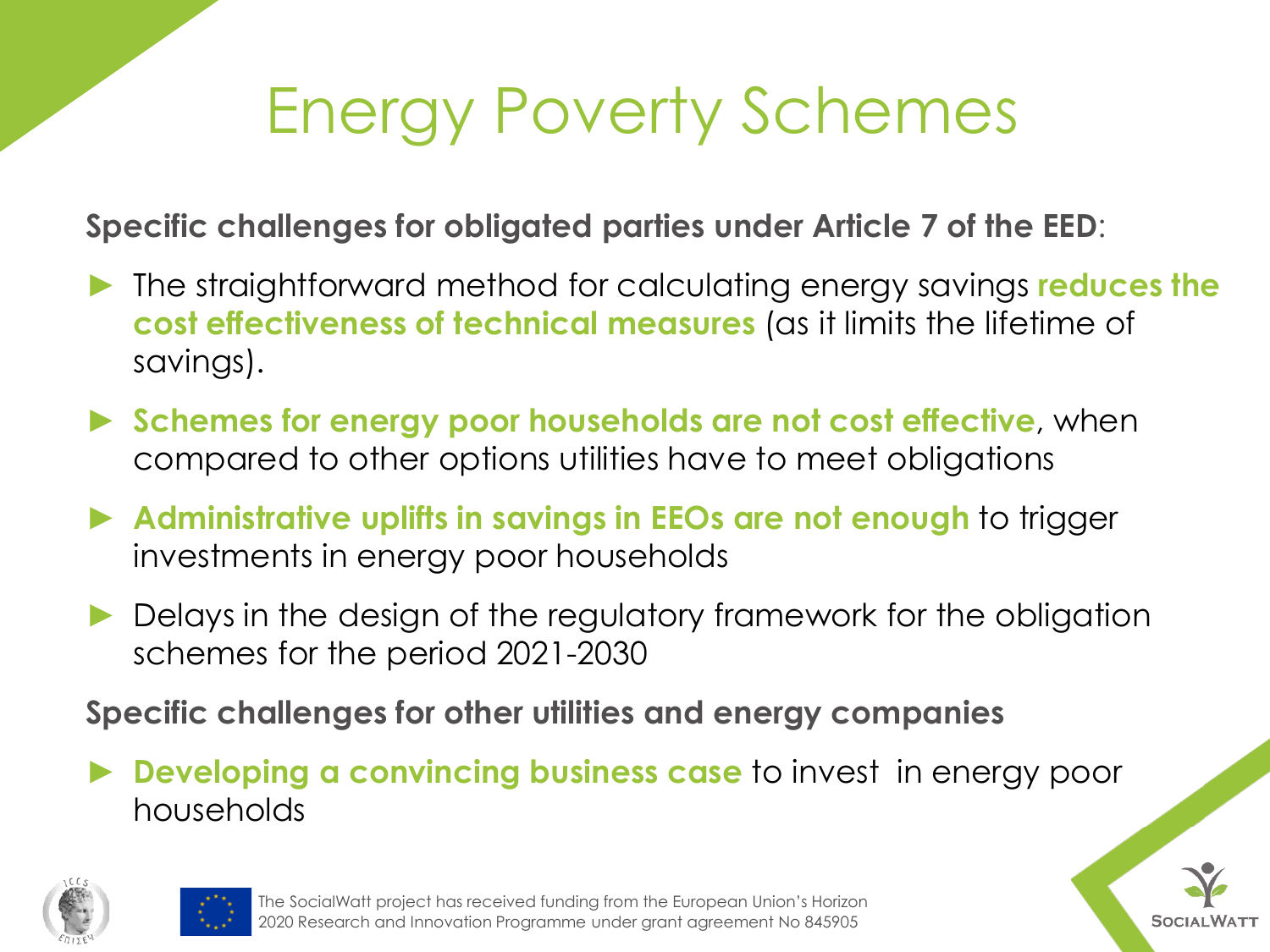### Lessons Learnt

- ► **Utility data can contribute to better understanding and targeting energy poverty** – the GDPR and the lack of disaggregated housing and income data are a drawback
- ► It is imperative to **build the capacity of utilities** on energy poverty and its relationship with energy efficiency. Insight into the comparative cost-effectiveness of different interventions is an asset
- ► It is important to establish **strong partnerships and collaborations**  with key stakeholders (e.g. social services) to be able to effectively target energy poor households and design tailored schemes
- ► Energy poverty schemes should **facilitate combined funding/financing**, so that costs are not prohibitive for energy poor households
- ► **Different types of support** may be more appropriate for different levels of energy poverty/vulnerability





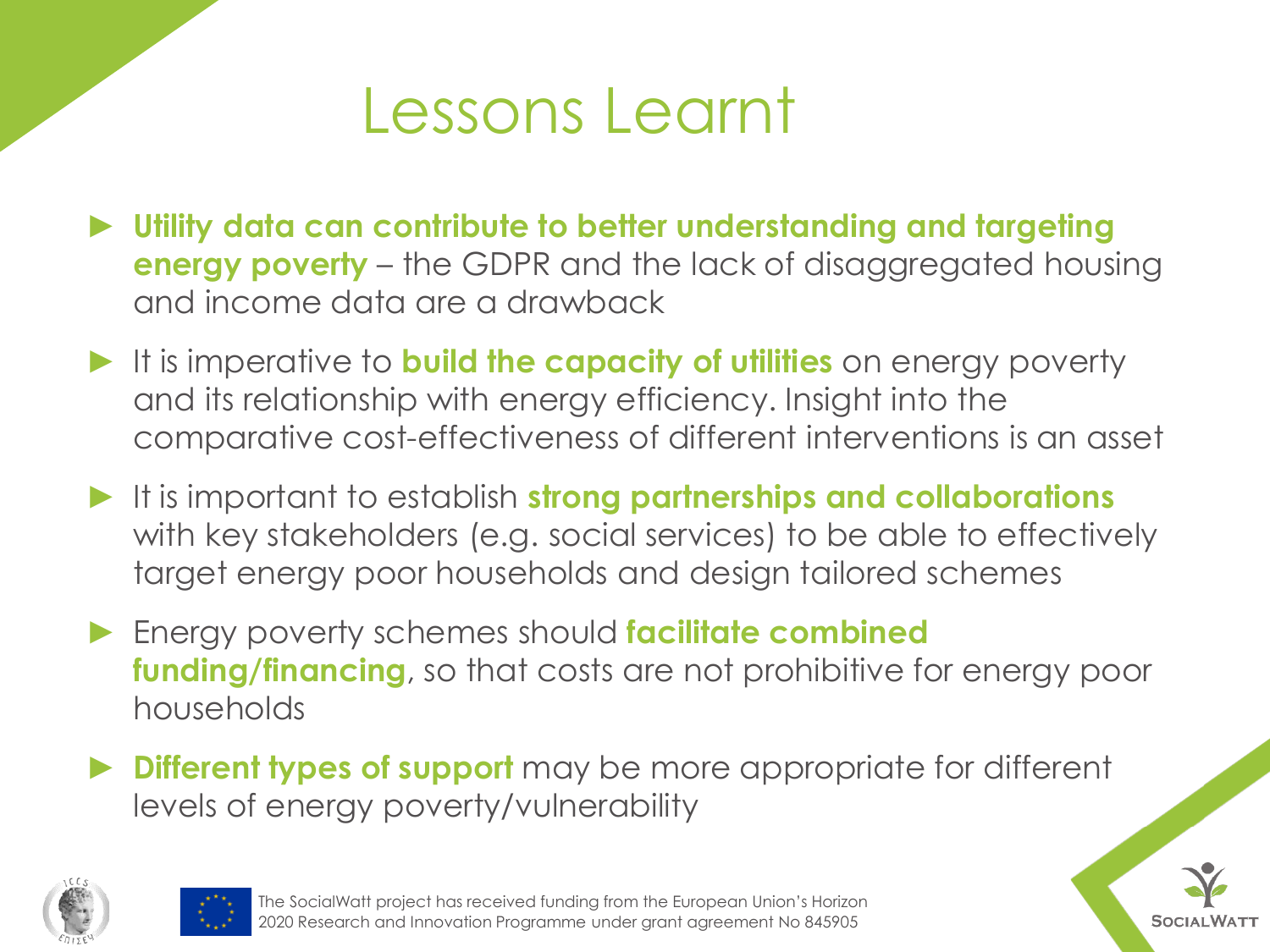# Policy recommendations

#### **EU policy recommendations:**

- ► Tackling energy poverty is one of the three priority areas in the Renovation Wave. Article 7 of the EED can have a key role in this, as it has the potential to **deliver guaranteed energy savings to energy poor households**, if it is used effectively and stronger provisions are introduced (e.g. having a ringfence, considering the lifetime of technical measures)
- ► Where energy efficiency obligations are paid though energy bills, the **benefits should be directed to energy poor households**
- ▶ The impact of the entire European legislative portfolio on households of different income levels should be assessed. Article 7 is a key place that **the benefits of the transition can be directed to energy poor** to mitigate negative distributional impacts





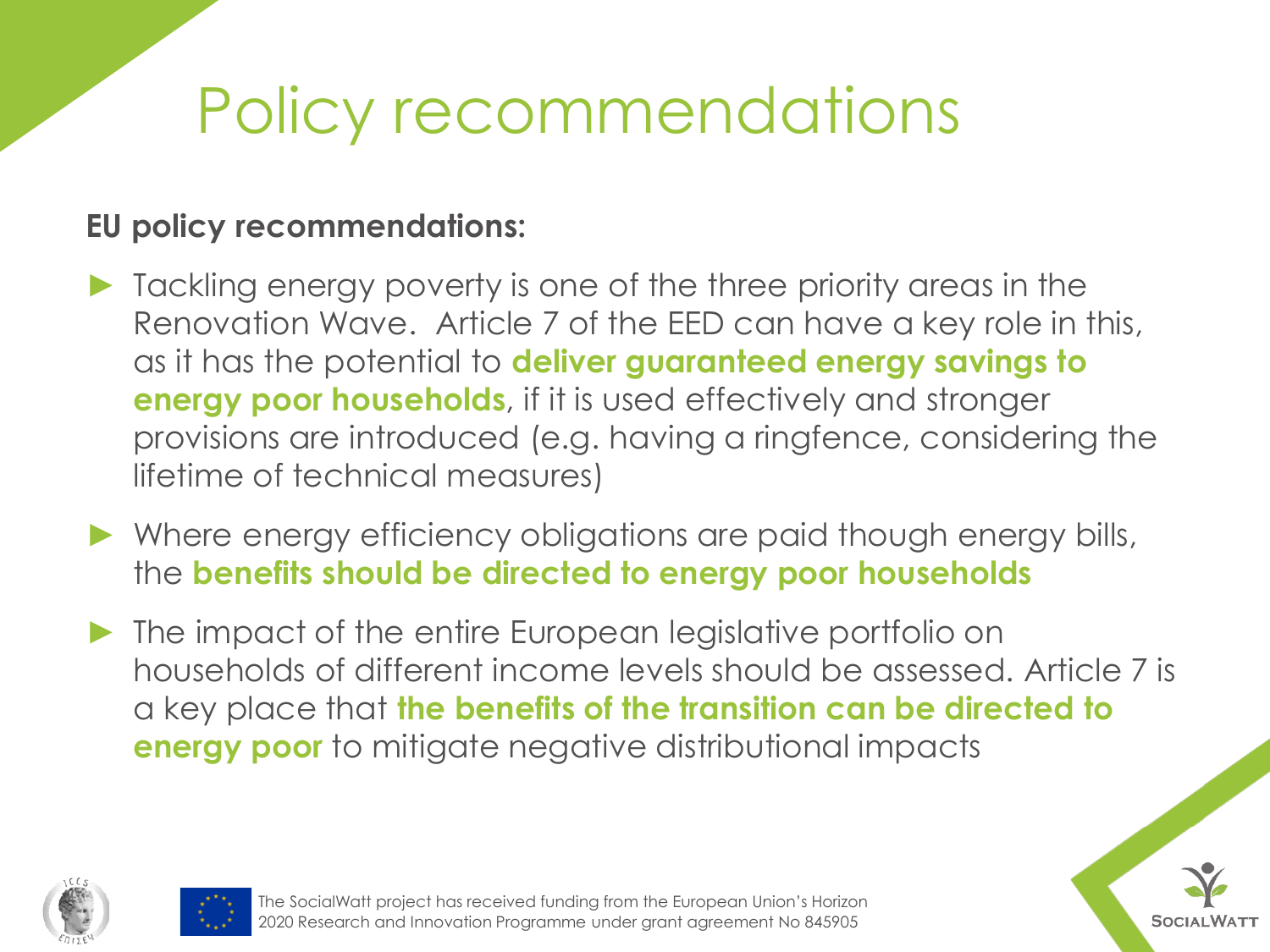# Policy recommendations

#### **Recommendations for Member States**:

- ► The existing requirement to **take into account the need to alleviate energy poverty** should be implemented in full under Article 7
- ► **Best practices should be considered when designing EEOS** (e.g. introducing in EEOS a ringfence of a proportion of the savings for energy poor households and not administrative uplifts)
- ► Utilities can play a key role in delivering vital support to energy poor households. Member States should **facilitate utilities and energy suppliers in implementing EEOS** (e.g. by facilitating access to financing).
- ► **Energy efficiency measures** should be taken to mitigate energy poverty. All opportunities to deliver guaranteed energy savings to these households must be prioritised and brought forward in time.